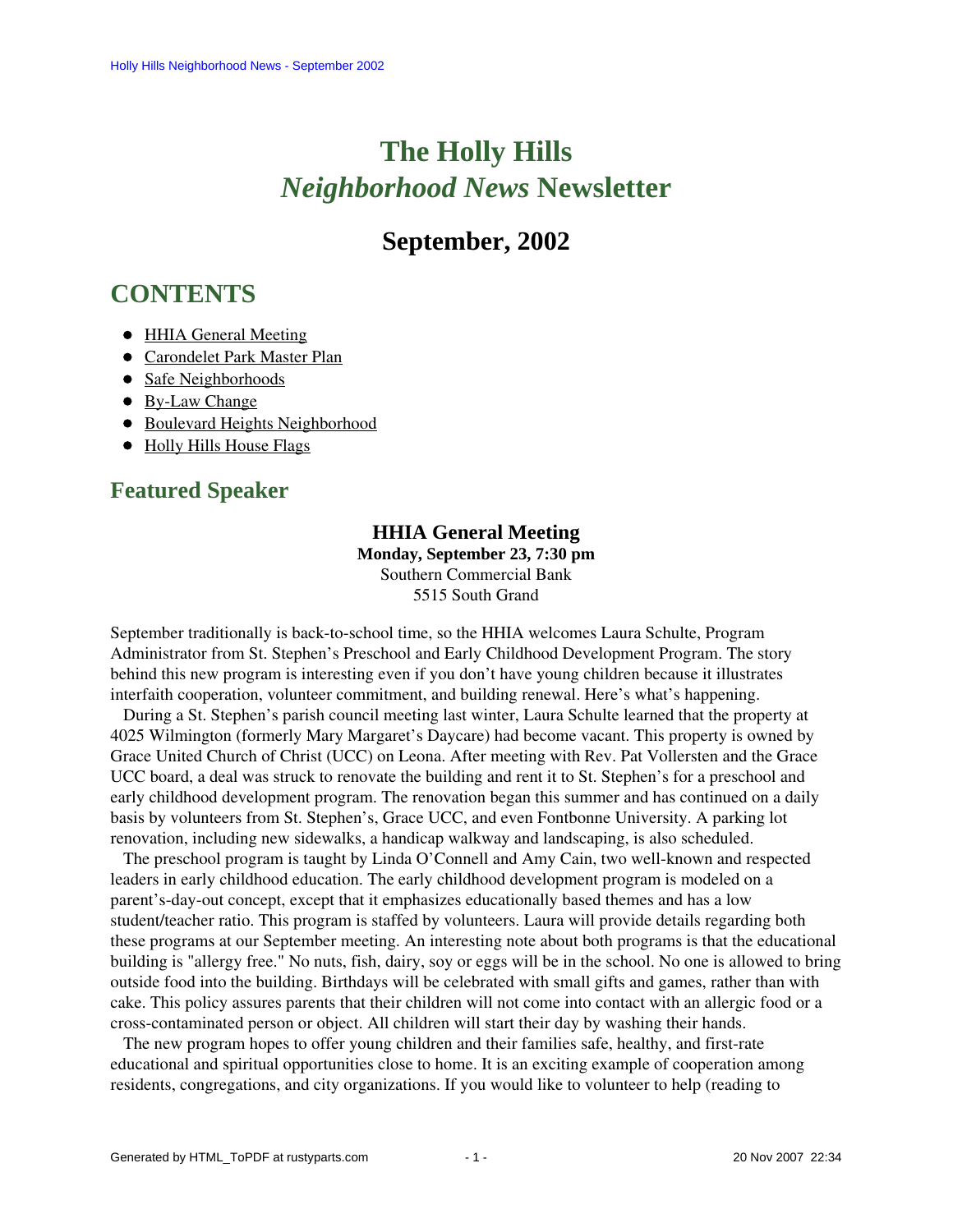children, filling in for a sick staff member) or if you can make a financial contribution to this program, please contact Laura at 352-1509 or visit with her after our September meeting.

#### [\[Return to Contents\]](#page-0-1)

### <span id="page-1-0"></span>**Carondelet Park Update**

 The Carondelet Park Master Plan Committee met on August 15th to review the feedback of the public meeting held on July 13th and to further discussions concerning Carondelet Park. One of the agenda items was a proposed Community Recreation Center. Recently, the city hired an engineering firm to handle the feasibility study, which includes gathering information about different site locations. It is important to note that Carondelet Park is only one of many sites being considered! If Carondelet Park does become the preferred location, our Master Plan process will offer a valuable opportunity to provide our input in determining the best location of the center within the park's boundaries. As such, our Master Plan process will incorporate two separate designs to accomodate both possible scenariosone with the recreation center, and one without.

 Since April, H3 Studio (the design firm) has been gathering information through public meetings, committee meetings and research. Their next step is to focus on schematics.

 Be sure to attend the public meeting on Saturday, October 5th from 10:00 to 12:00 at Blow School (Rear Building) to be a part of this next step in the Carondelet Park planning process. The school is located at 516 Loughborough Ave.

#### <span id="page-1-1"></span>[\[Return to Contents\]](#page-0-1)

### **Safe Neighborhoods**

 The Midwest and Missouri in particular have a problem with methamphetamine production. While our neighborhood has never been a center for this sort of activity, it's a fact that crime prevention depends on educated and committed citizens getting involved in their communities. With that in mind, here are some warning signs put together by the St. Louis City Rental Property Owners Association to help spot possible meth labs. This list has been verified by the St. Louis police department.

- Unusual, strong odors (like cat urine, ether, ammonia)
- Residences with windows blacked out
- Occupants who go outside to smoke cigarettes and then return inside
- Lots of traffic-people coming and going at unusual times, particularly late at night
- Excessive amounts of trash (antifreeze containers, lantern fuel cans, red chemically stained coffee filters, drain cleaner and duct tape)
- Unusual amounts of clear glass containers being brought into the home

 $\circ$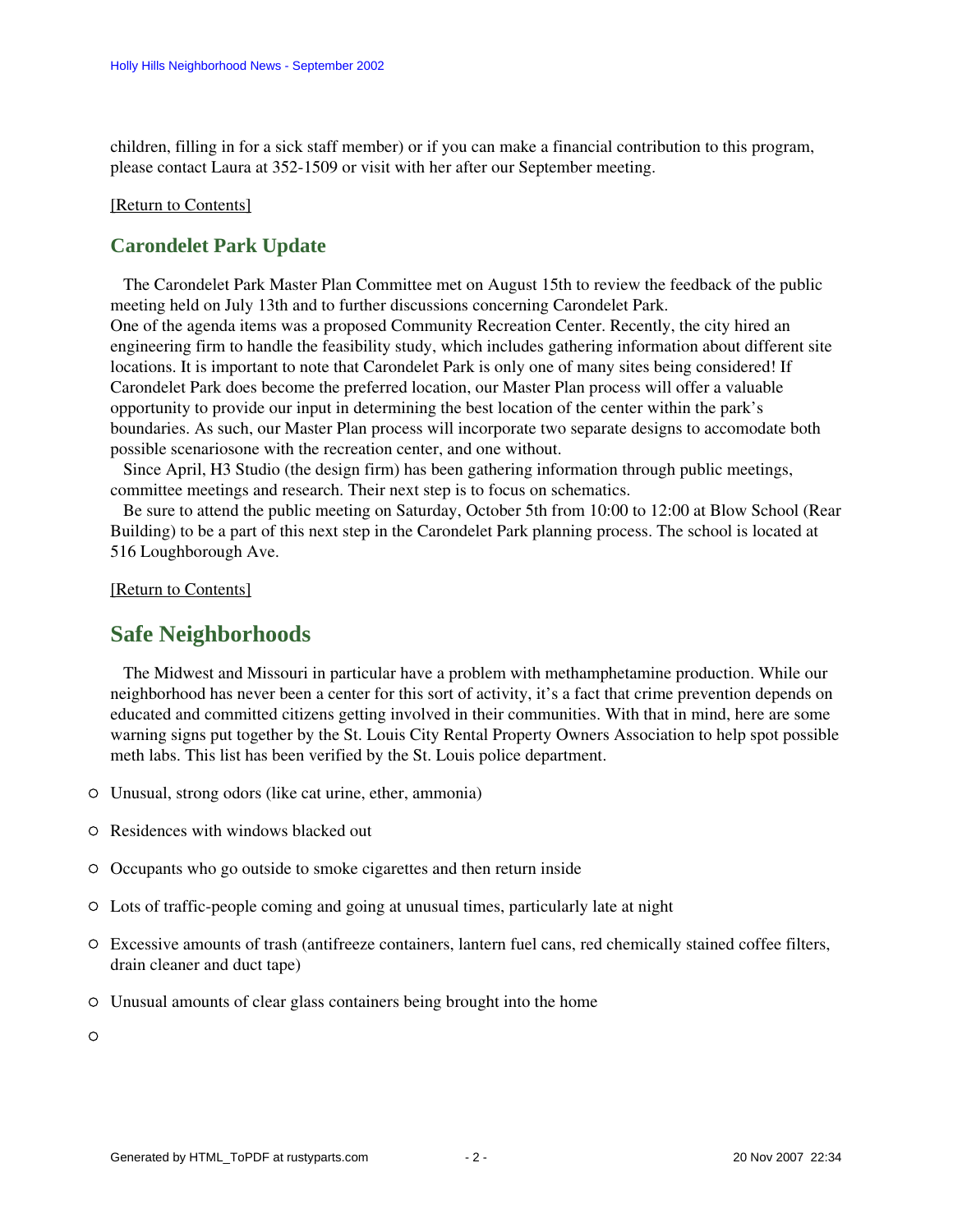Numerous propane tanks in the backyard with or without a bbq pit. Note any blue corrosion around the valve areas.

If you suspect a meth lab, notify the police. You can call 9-1-1 or leave an anonymous tip at 241-COPS.

<span id="page-2-0"></span>[\[Return to Contents\]](#page-0-1)

## **By-Law Change**

The HHIA board is proposing a modest dues increase, to take effect in January 2003. The proposed increase would be as follows:

Individual membership: \$10.00 annually (presently \$7.00)

Business: \$25 annually (presently \$20.00).

 Why the update? As you knowmany costs, particularly related to postage, mailings, meeting materials and other essentialshave increased dramatically during the last several years, while our dues have remained static. It is important for us to be able to adequately cover such costs, so our current projects and communications with you can continue.

 In addition, we are considering hiring a part-time gardening assistant beginning next summer to ensure that all of the amazing landscaping efforts developed to date all around the neighborhood continue to flourish. Based on your feedback, neighborhood beautification remains high on the priority list of ways you would like to see HHIA contribute to the neighborhood's well-being, so we feel strongly that such a position would be a welcome addition to the projects we coordinate. We are borrowing the idea from other St. Louis neighbor- hood groups, who have unanimously found it to be a very cost-effective way to keep planted areas green without risking "volunteer burnout" from the frequent demand required by routine watering and maintenance work. (The spring and fall clean-up and planting days will not be affected by this change.)

 To implement the dues increase, we will be proposing a by-law change to Article I, Section 5 at our September 23 general meeting and voting on the change at our November 25 meeting. In the meantime, please contact our 569-5708 hotline if you have any questions we can address.

<span id="page-2-1"></span>[\[Return to Contents\]](#page-0-1)

## **Boulevard Heights Neighborhood**

Did you know that for the past 17 years, a group of five or so volunteers from the Boulevard Heights neighborhood have been staffing a contract post office? It's true. You can drive a few blocks to the Windsor Community Center located at 4092 Robert Avenue and mail letters and packages, buy some stamps, and get some old-fashioned service with no parking hassles. The only services you won't find at this post office branch are express or international mail or payment with a credit card. But if you've got cash or a check, you're in business. The hours are Monday through Friday 9:00 to 4:00. Saturday mailboxes are available from 9:00 to noon. Rosalie Noll is the director and you can call 352-5949 if you